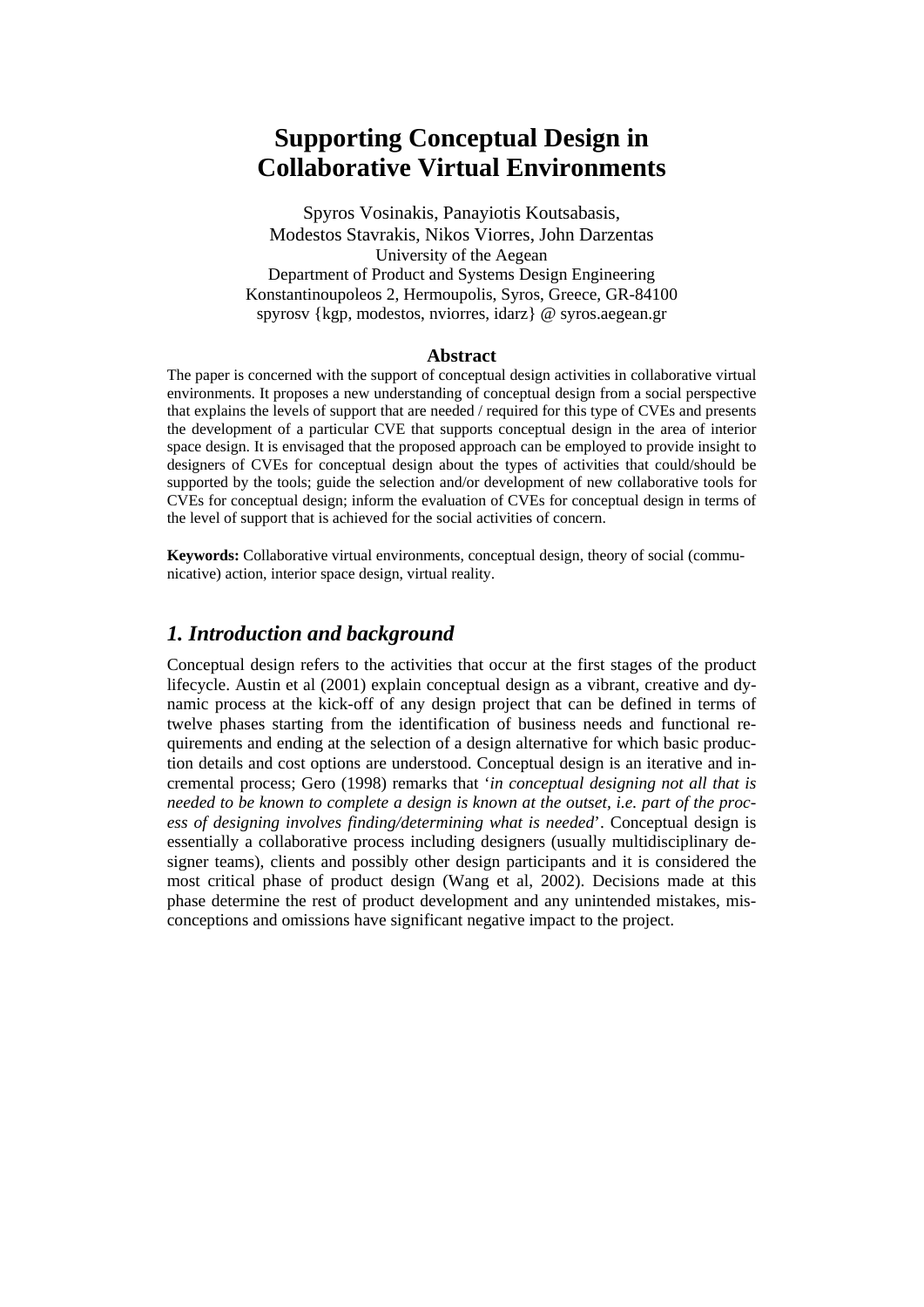Over the last few years Collaborative Virtual Environments (CVEs) (Churchill and Showdon, 1998) have been used as a tool to support conceptual design. CVEs are based on the concept of "shared space", in which users are collocated as embodiments: 3D representations of themselves (often referenced as 'avatars') that denote their position and orientation in the environment, as well as the activity they are currently performing. The advanced interaction and visualization capabilities offered by CVEs point out their importance as tools for supporting conceptual design. The design of CVEs for the support of conceptual design is a challenging task. Current collaborative design systems offer limited support for conceptual design and mainly support the detailed design and production phases (Wang et al, 2002). In addition current systems for the support of conceptual design lack the necessary theoretical grounding for guiding the systems' designers.

To address these concerns, the paper formulates into a social activity approach for the design and evaluation of CVEs for supporting conceptual design: the knowledge obtained about the conceptual design process (in terms of interviews with interior space designers) and the broad set of tools specific to CVEs that can be employed for this purpose. In addition it illustrates the development of a CVE that demonstrates the usefulness of the proposed approach in the area of interior space design.

The paper adopts and applies the theory of communicative action (also referred as theory of social action - TSA) for the design of conceptual design support systems. The TSA is a comprehensive critical theory of social reality from a communication theoretical perspective that has been developed by the German philosopher Jurgen Habermas (1987). Ngwenyama and Lyytinen (1997) have operationalised the TSA into a framework that outlines a set of social action categories and the rules and resources needed to support them in everyday activity. The social action framework assumes, develops and explains 4 basic types of actions that interchangeably occur in society: a) instrumental action, which is goal oriented focusing on the control, manipulation, and transformation of physical artefacts; b) communicative action, which is concerned with achieving and maintaining common understanding among participants in coordinated action; c) discursive action, which is oriented towards developing or restoring the background conditions for collaborative action; and strategic action, which is oriented towards influencing and transforming the strategic decisions of participants or the group. The paper extends the work of Ngwenyama and Lyytinen (1997) by applying the social action framework to a particular problem context: that of design and evaluation of CVEs that support the conceptual design activity.

The paper is structured as follows: section 2 outlines the social activity approach, which views the basic objectives of conceptual design as social activities and outlines a broad set of tools by which these activities can be supported by CVEs. Section 3 presents the development of a particular CVE for the support of conceptual design in the area of interior space design on the basis of the proposed approach. Finally section 4 presents the conclusions and future work.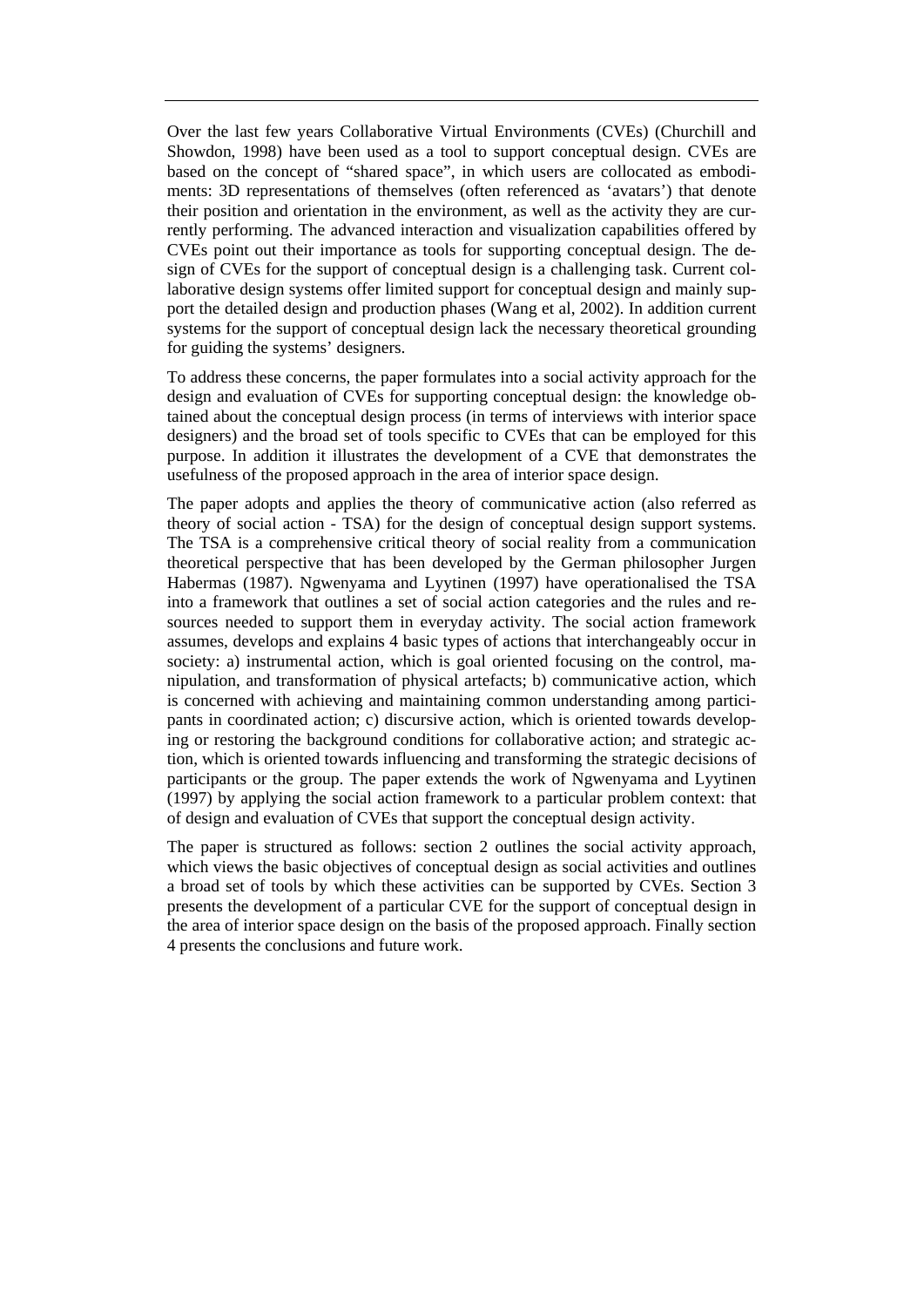# *2. CVEs for conceptual design as social activity spaces*

The consideration of CVEs for conceptual design as social activity spaces entails the following assumptions. First, that the activities that occur continuously and interchangeably within a CVE that supports conceptual design can be mapped within the general categories suggested by the TSA. The discussion of conceptual design activities in terms of general social actions provides an indication for the level of complexity of these activities and allows for assessment of the desired outcome. Second, that an initial understanding about the context of these social activities can be reached by posing questions related to a) the objective of the activity and b) the tools that could support the achievement of this objective. The objectives and tools of social activities are fundamental elements of the context that underlies any type of human activity according to activity theory (Engestrom, 1990).

The proposed approach illustrates a considerable number of particular conceptual design activities that can be supported by a variety of tools in CVEs (Table 1). The set of objectives and tools that have been identified can inform the design and evaluation of CVEs that support conceptual design. It is envisaged that the approach can be employed to:

- Provide insight to designers of CVEs for conceptual design about the types of activities that could/should be supported by the tools;
- Guide the selection and/or development of new collaborative tools for CVEs for conceptual design; and
- Inform the evaluation of CVEs for conceptual design in terms of the level of support that is achieved for the social activities of concern.

## *2.1 Instrumental activities*

Instrumental activity is concerned with the control, manipulation, and transformation of physical artefacts. Instrumental activity presupposes that the agent has the essential knowledge of the form and content of these artefacts in order to perform desired actions. In terms of conceptual design, typical objectives of instrumental activities include the introduction, control and manipulation of tangible objects required for design, such as (Table 1): drawing sketches (Do, 2005), filling in the design brief and producing prototypes.

In the context of a CVE, the environment is usually a complex scene consisting of static geometry, dynamic objects, and user embodiments (avatars). Instrumental activities occur when the user is exploring the environment, identifying and interacting with dynamic objects, possibly transforming, synthesizing or analyzing them to create or reconstruct the design concept. Thus, the environment should offer tools to create new forms in 2D or 3D, to insert, copy and delete objects in the environment, to select and apply geometric transformations and to group objects into more complex ones or to ungroup them, and to change their form.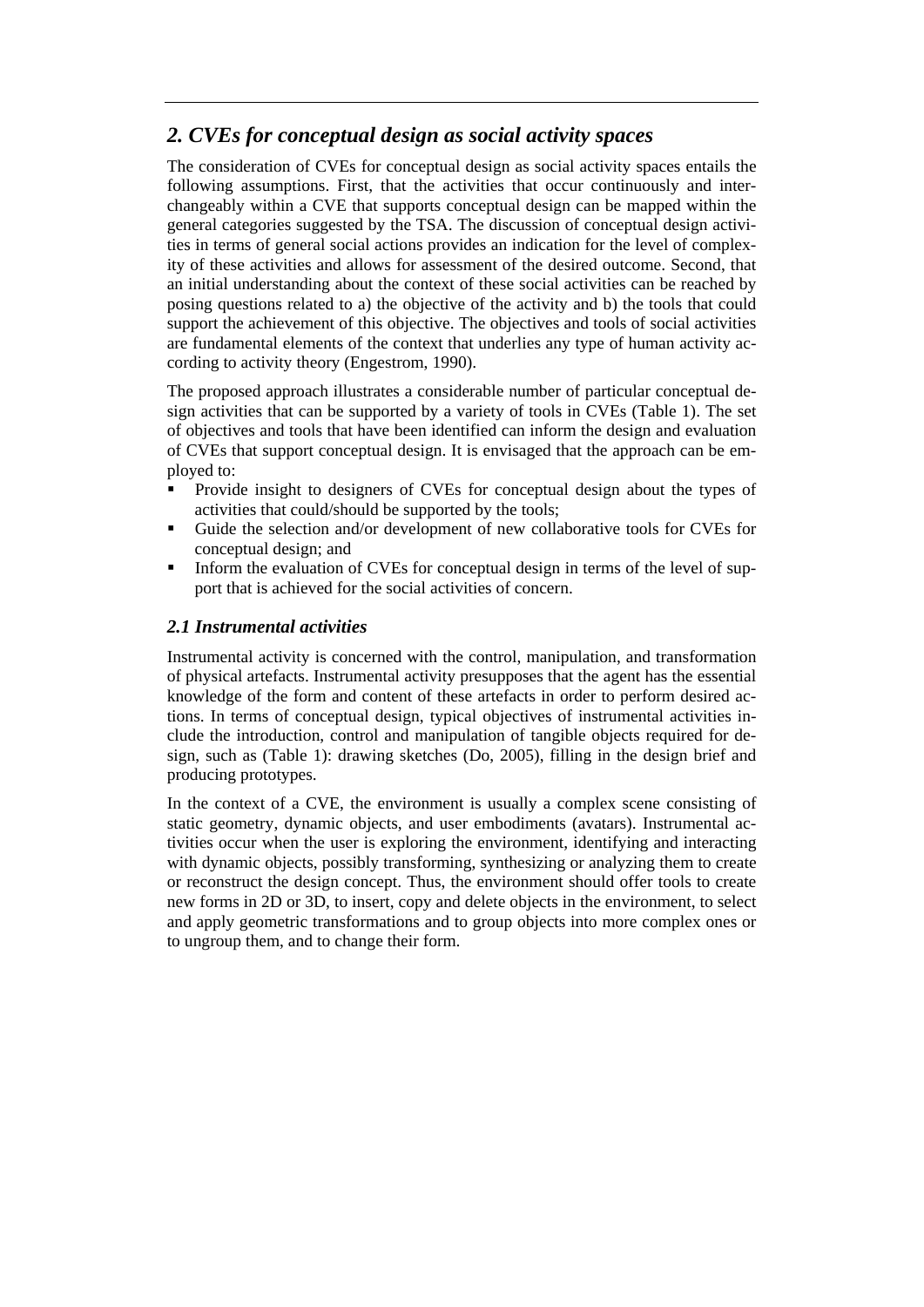| <b>Essential social</b><br>activities within<br>conceptual design                                                                                   | Why is the activity taking place (objec-<br>tive)?                                                                                                                                                                                                                                                                                                                                                             | By what CVE tools can this<br>activity be supported?                                                                                                                                                                                                                                                     |
|-----------------------------------------------------------------------------------------------------------------------------------------------------|----------------------------------------------------------------------------------------------------------------------------------------------------------------------------------------------------------------------------------------------------------------------------------------------------------------------------------------------------------------------------------------------------------------|----------------------------------------------------------------------------------------------------------------------------------------------------------------------------------------------------------------------------------------------------------------------------------------------------------|
| <b>Instrumental</b><br>activities<br>Control, manipula-<br>tion, and transfor-<br>mation of physical<br>artefacts                                   | Introducing, controlling and manipulating<br>tangible design objects such as:<br>Drawing sketches<br>٠<br>Constructing a landscape (e.g. architec-<br>tural plan)<br>Filling in the design brief<br>$\blacksquare$<br>Producing a prototype (e.g. rapid proto-<br>$\blacksquare$<br>typing)<br>Creating mock-ups, models and artwork<br>٠<br>Orienting tangible resources into the<br>٠<br>design work space   | Create new forms in 2D<br>$\blacksquare$<br>and/or $3D$<br>Insert, delete, copy objects<br>٠<br>٠<br>Select content, apply geo-<br>metric transformations<br>$\blacksquare$<br>Combine objects, group and<br>ungroup<br>Change the form of objects,<br>٠<br>manipulate their geometry<br>and/or material |
| Communicative<br>activities<br>Achieving and<br>maintaining com-<br>mon understanding<br>among participants<br>engaged in coordi-<br>nated action   | Verbal, written and visual communication<br>among designers and clients about:<br>Agreeing the basic plan for coordination<br>٠<br>Agreeing the basic engineering princi-<br>٠<br>ples<br>Adding details to basic design con-<br>٠<br>cept(s)<br>Agreeing on examples and metaphors<br>٠<br>about concepts and solutions                                                                                       | Use of expressive embodi-<br>٠<br>ments<br>Support for peripheral<br>٠<br>awareness<br>٠<br>Text messages (chat)<br>$\blacksquare$<br>Speech<br>$\blacksquare$<br>Post annotations inside the<br>environment<br>٠<br>Sharing of viewpoints                                                               |
| Discursive activi-<br>ties<br>Developing or<br>restoring the goals<br>and plans for col-<br>laborative action                                       | Activities that mainly refer to goal and proc-<br>ess orientation such as:<br>Expressing high-level descriptions of<br>٠<br>requirements<br>Introducing ideas<br>П<br>٠<br>Expressing concerns about the progress<br>and direction of the design<br>Applying methods for design, e.g. sce-<br>$\blacksquare$<br>nario-based: storyboarding<br>Applying methods for evaluating and<br>٠<br>validating solutions | ٠<br>Add diagrams and design<br>concepts<br>Attach annotations to ob-<br>٠<br>jects or places<br>Visualize semantic relations<br>$\blacksquare$<br>between objects and/or<br>places<br>Support and visualization of<br>٠<br>various levels of abstraction                                                |
| Strategic activi-<br>ties<br>Influencing and<br>transforming the<br>behaviour of par-<br>ticipants or the<br>group in order to<br>achieve advantage | Influencing the goals of participants in the<br>conceptual design by activities such as:<br>٠<br>Negotiating initial conditions for con-<br>ceptual design<br>Considering particular design con-<br>٠<br>straints as unavoidable<br>Imposing access restrictions to tangible<br>٠<br>objects and resources<br>Expressing expert opinions<br>$\blacksquare$                                                     | ٠<br>Support of roles that define<br>access rights to resources<br>Dynamic assignment and<br>٠<br>manipulation of roles                                                                                                                                                                                  |

*Table 1. CVEs for conceptual design as social activity spaces* 

#### *2.2 Communicative activities*

Communicative activity is concerned with pursuing the goals of conceptual design through communication and interaction among design participants. Communicative activity presupposes that a common understanding about the goals and plans of ac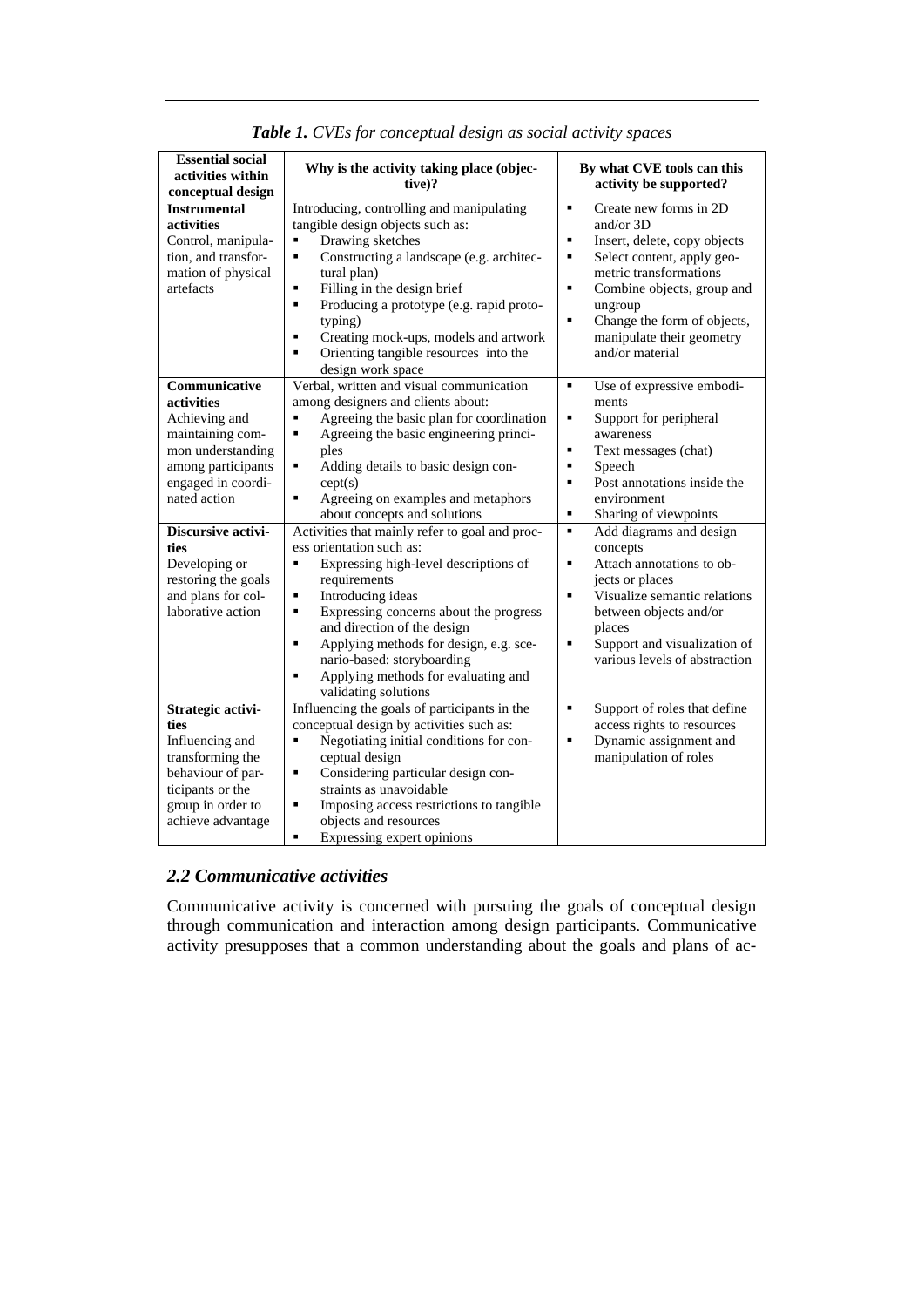tions can be achieved. In terms of conceptual design, typical objectives of communicative activities include verbal, written and visual communication among designers and their clients for accomplishing design goals, such as (Table 1): consenting upon a basic plan of coordination and the basic engineering principles, and adding details to basic design concept(s).

A CVE should support conceptual design by providing a multitude of means for communication, ideally without cancelling the metaphor of the shared space (Tromp et al, 2001). Thus, the design of user embodiments is critical. Synchronous communication can be supported by instant text messages visualized in the environment and spatially related to the speaker, or by spatialised audio. The support of asynchronous communication is equally important in a collaborative environment and can be supported by posting text messages or images in shared spaces. Also, emphasis should be put on awareness so as to allow the observation and evaluation of other users' actions, which can be enhanced with the ability to share viewpoints, i.e. to observe the content from another user's point of view.

#### *2.3 Discursive activities*

Discursive activity is oriented towards developing or restoring the goals and plans for collaborative action. Discursive activity unfolds through critical debate and argumentation which forms the basis for joint decision making and agreement. Discursive activity presupposes that design participants wish to engage to common goals about the outcome of conceptual design. Typical objectives for discursive activities in conceptual design are related to goal and process orientation, such as (Table 1): expressing high-level descriptions of requirements, introducing ideas, expressing concerns about the progress and direction of the design, applying methods for design and evaluation.

A CVE can support discursive social activities by enhancing the means for collaborative argumentation. The inclusion of personal working spaces and the ability to copy the content of the shared space to the personal and vice versa allow the construction of hypotheses without affecting the progress of the actual object of collaboration. Activities such as confirmation or expression of concerns, about the work progress or the plan of actions, can take place with the aid of tools that let users to quickly evaluate the current concept and comment on it. In a CVE such tools could superimpose diagrams and design concepts on the working environment, visualize semantic associations between elements (e.g. places, objects, embodiments) and attach comments on them. Furthermore, the environment could support and visualize different levels of abstraction for the same concept(s) in order to aid the sharing of ideas and scenarios.

## *2.4 Strategic activities*

Strategic activity is oriented towards influencing and transforming the behaviour of participants or the group in order to achieve advantage. Strategic activity presupposes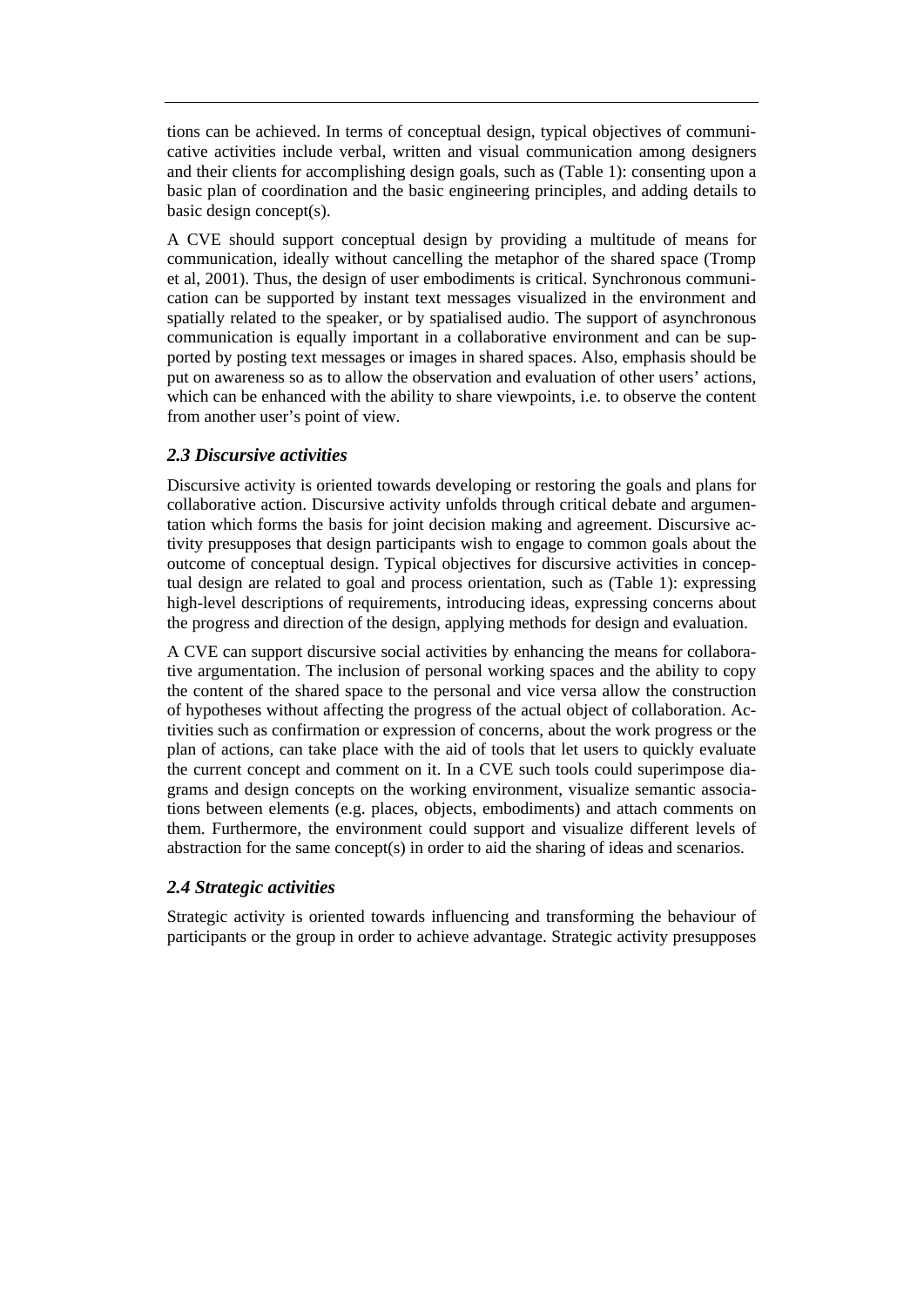that a design participant or group sets their own goals above the overall objective for design and that they possess the power to negotiate and possibly impose their objective. In terms of conceptual design strategic activities may include negotiating initial conditions for conceptual design (such as budget), considering particular design constraints as unavoidable and expressing expert opinions.

Strategic activities inside a CVE can occur if roles are supported, preferably visualised through the embodiments, and access to environment resources is related to them. In cases where roles need to be flexible, the system may support dynamic assignment of authorities upon resources. In CVEs, such authorities could be visualised in order to be easily identified and/or manipulated inside the virtual space. Up to date, CVEs oriented towards design do not offer inherent support for strategic activities.

# *3. A desktop CVE for the support of interior space design*

The purpose of interior space design is to enable the clients and designers to conclude to an elaborate proposal about the content of any type of interior space. It involves numerous decisions about style, form, content, furniture and other equipment arrangements and so on according to design principles and client preferences related to ergonomics, accessibility and aesthetics.

The design approach followed for the development of a CVE for the support of interior space design was based on the social activity space perspective. Our aim was to implement an integrated system with inherent support for the four basic activities. To achieve this, we mapped each activity onto a respective visualisation and interaction space, in which we could focus on the support tools for the particular activity (Fig. 1).







Discursive activities – Requirements space All social activities – CVE work space

*Figure 1. Mapping social activities into CVE work spaces*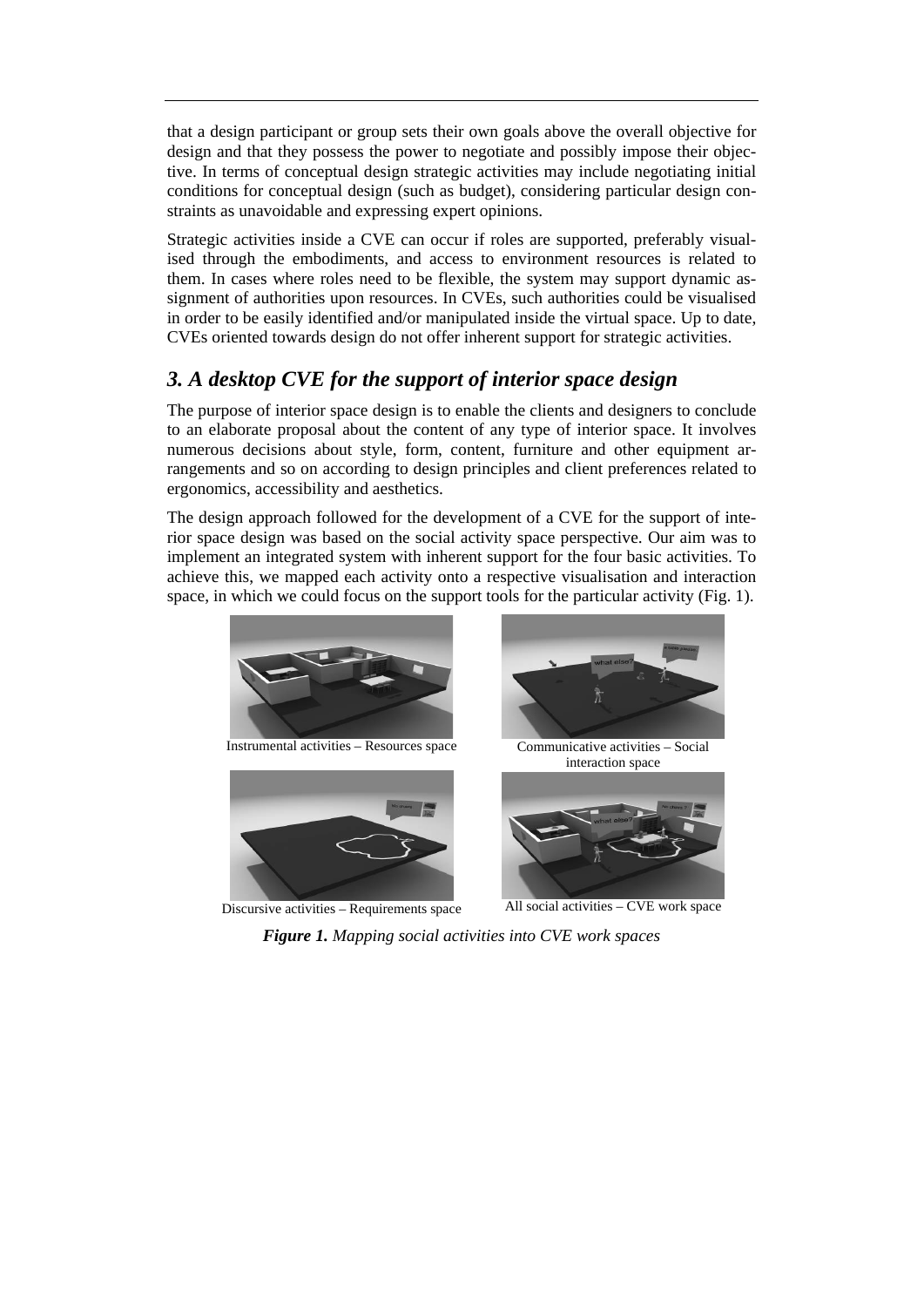Concerning instrumental activity, we designed the basic interaction space with tools for creating and manipulating content, the *resources space.* We have identified the main instrumental activities that take place in the interior space planning process as: constructing the apartment or room, furnishing it, and examining/exploring the concept. The tools to support these activities in the resources space are:

- *Construction of apartment/room*: construction and manipulation of walls, insertion of doors and windows on walls, insertion and modification of lights, modification of materials (colours, textures) on walls, floor and ceiling
- *Furnishing*: insertion and manipulation of furniture, grouping / ungrouping, alignment
- *Navigation*: exterior view / examination, inside view

The *social interaction space* visualizes all communicative activities. It contains the user embodiments and the messages they send to each other. Concerning user representations, users are expected to spend most of the time using the system in exterior view (Fig. 2a) in which case a human-like representation is not adequate. We employed the solution of tele-pointers (3D arrows denoting the position of a user's mouse pointer) to enhance awareness about other users' activities. When users are navigating inside the environment, they are represented with a human-like model. Concerning communication, the system supports instant messages, message boards for offline communication and the ability to share viewpoints.

The space we designed for discursive activities to take place in is the *requirements space*. In the case on interior space planning, client and designer will need to discuss about the design requirements and to relate them to the actual design concept. Clients may express requirements or concerns to designer(s), while designer(s) may propose new ideas or further analyse the concepts. Finally both may wish to evaluate the generated concepts against the initial requirements. In this space, users can express, visualize and manipulate their requirements, as well as relate them to the objects of the resources space. The tools designed to support user activities are:

- *Expression of requirements*: users may draw/indicate areas on the floor and post annotations on them, e.g. express their needs concerning the functionality of that area. Furthermore, they may use icons or images in order to visualise the type of furniture that they wish to be included or excluded within that area.
- *Expression of concerns*: the system allows attachment of annotations on existing furniture or groups of furniture.
- *Proposition of ideas*: users may draw shapes and regions related to existing furniture. Any transformation on furniture affects the respective annotations and sketches as well. Also, semantic associations (visualised as lines that connect them) may be inserted on two or more furniture to draw attention on them.
- *Evaluation of concept*: the concurrent visualisation of requirements and resources space aids the rapid visual comparison of the existing concept to the expressed user needs.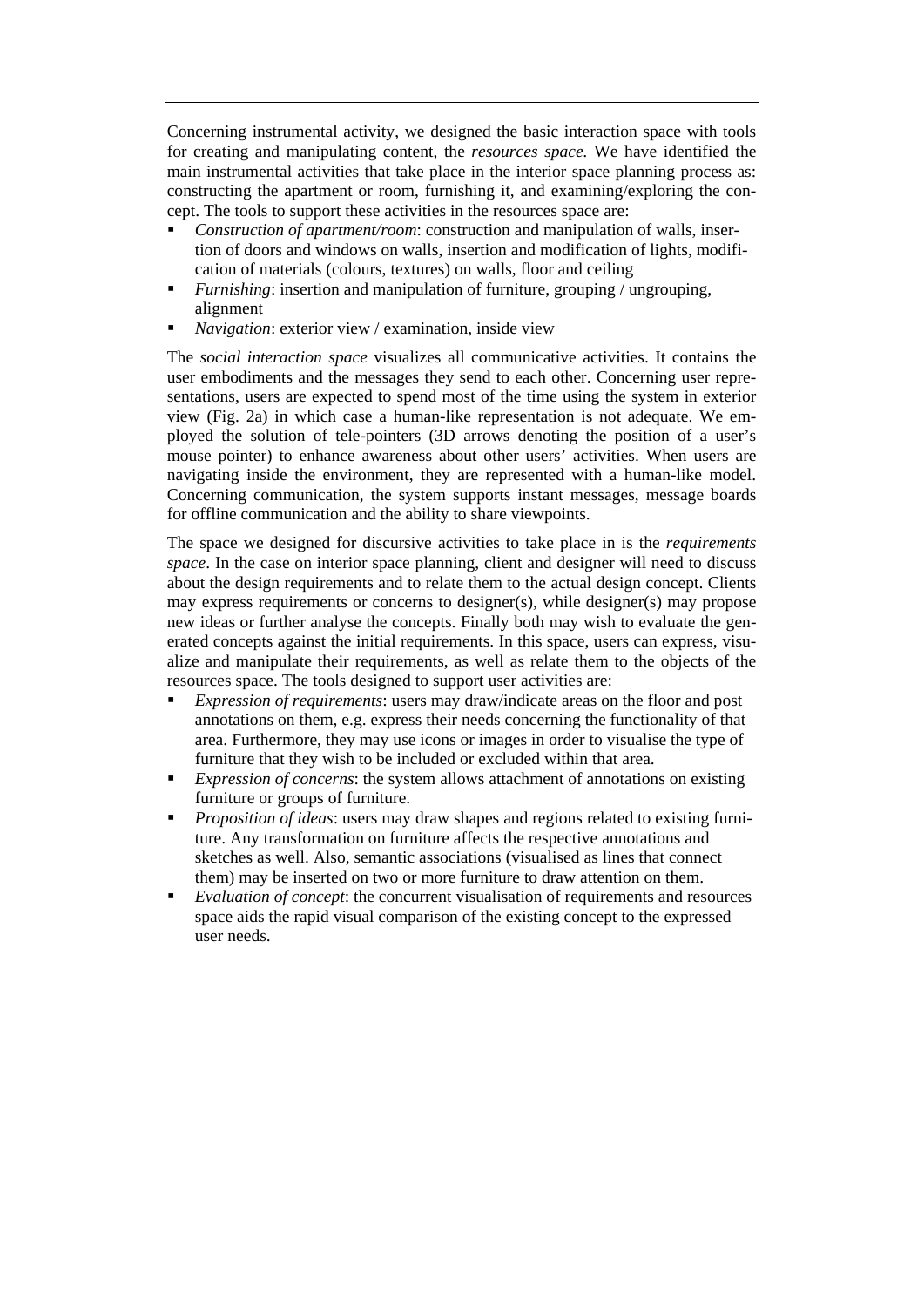The strategic activities of conceptual design are supported by the assignments of roles of design participants to the CVE. The basic roles supported are those of the client and the designer. Each role can exercise access rights to the resources they own in terms of locking their position and orientation as well as by allowing others to collaborate with them in the same workspace. We find that there is no need for the development of more elaborated strategic activities, such as support for formal means for decision making, for the particular application of interior space design.

#### *3.1. System overview and use case*

The implemented system contains an integrated desktop 3D environment that includes all the aforementioned functionality. We present a typical scenario to demonstrate the use of the CVE for interior space design.

Initially, the clients log-in to the CVE and construct their house according to the architectural plan, which is scanned and mapped on the ground to assist the process. Then, the clients express their basic requirements about the way they would like their home to be designed. They mark areas inside the house where they explain their preferred properties or function by posting annotations; they also visualise their wishes by using include and exclude lists: icons that display types of furniture (Fig.2a). The design team is informed about client requirements expressed in the 3D space and coordinates its work by specifying areas and elements of the environment and assigning responsibilities to the members. They create concepts on the basic of types of furniture according to the client requirements (Fig.2a) and also make new proposals and discuss about the requirements using chat or manipulating the requirements space.



*Figure 2.a.visualizing requirements (exterior view) and b. evaluating a concept* 

The clients review the concepts and provide comments on specific aspects of the design using annotations. They navigate inside the environment to evaluate the concepts and they ask for clarifications and possibly express concerns about them (Fig.2b)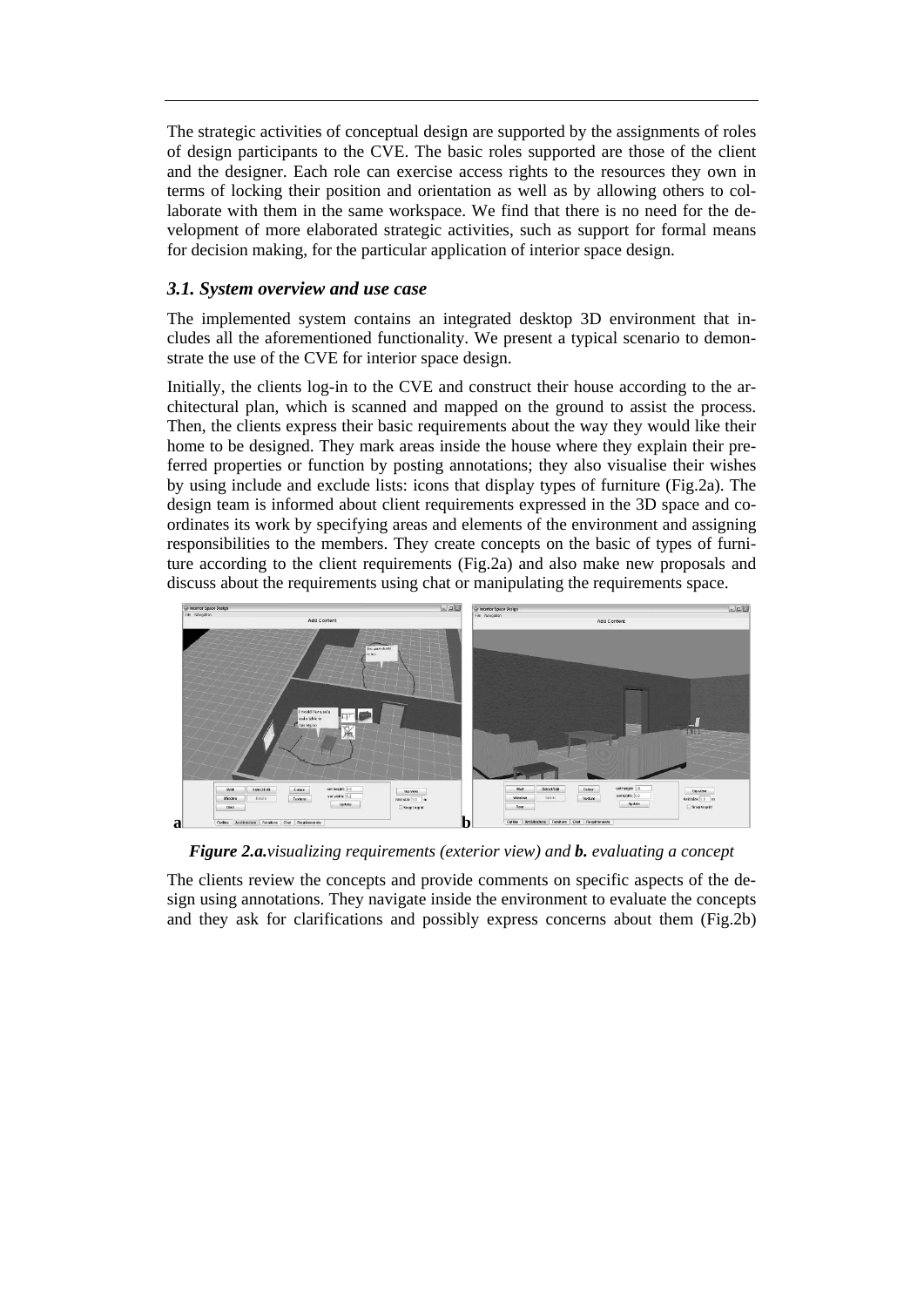asynchronously. They can also arrange meetings inside the 3D environment with the designers.

#### *3.2. Related Applications*

The system presented in (Lin et al, 2006) is a multi-user 3D environment for interior design over the Web. However, collaboration is limited to a chat environment external to the 3D space. There is neither support for awareness nor for the discursive activities that may take place during the conceptual design process. A virtual environment for conceptual design in architecture is presented in Anderson et al (2003). Besides the tools for creating and manipulating geometry, the environment supports the insertion of images and videos that can be copied and attached to any surface and can be used for "symbolic representation of intention". There is no inherent functionality for sketching and posting annotations inside the 3D environment.

COVID (Stuerzlinger et al, 2006) is an integrated environment for conceptual design, which uses specialised semi-immersive hardware to facilitate collaboration. The environment provides a range of tools for general purpose 3D design and allows designers to work with different levels of abstraction. Collaboration takes place using a unique hardware installation; there is no support for synchronous remote collaboration and, therefore, all discursive activities happen outside the 3D environment. Finally, Immersive Redliner (Jung and Do, 2000) is an approach towards the support of discursive activities for collaborative design, as it enables the attachment of annotations on models in a 3D scene. The functionality of the system is limited to posting of comments; there are no further tools for communicating ideas, such as sketching.

The discussion above exhibits several advantages of the developed CVE over related application, as it provides an integrated environment to support synchronous and asynchronous collaboration in interior space design, with respect to the discursive activities that take place during the design process.

# *4. Conclusions and future work*

The paper presented a social activity approach for the design and evaluation of CVEs for supporting conceptual design and outlined the development of a CVE for the area of interior space design. The CVE presented allows for remote collaboration of designers and users on a shared virtual workspace, where various resources can be loaded and placed. The most innovative aspect of the CVE is that it addresses - to some extent at least - discursive activities of conceptual design such as providing abstract requirements to particular areas of the work space (building), adding annotations and comments and including/excluding features of interior space. The CVE is not yet fully developed and evaluated. Future work includes: development of interaction techniques for the support of discursive conceptual design, further development